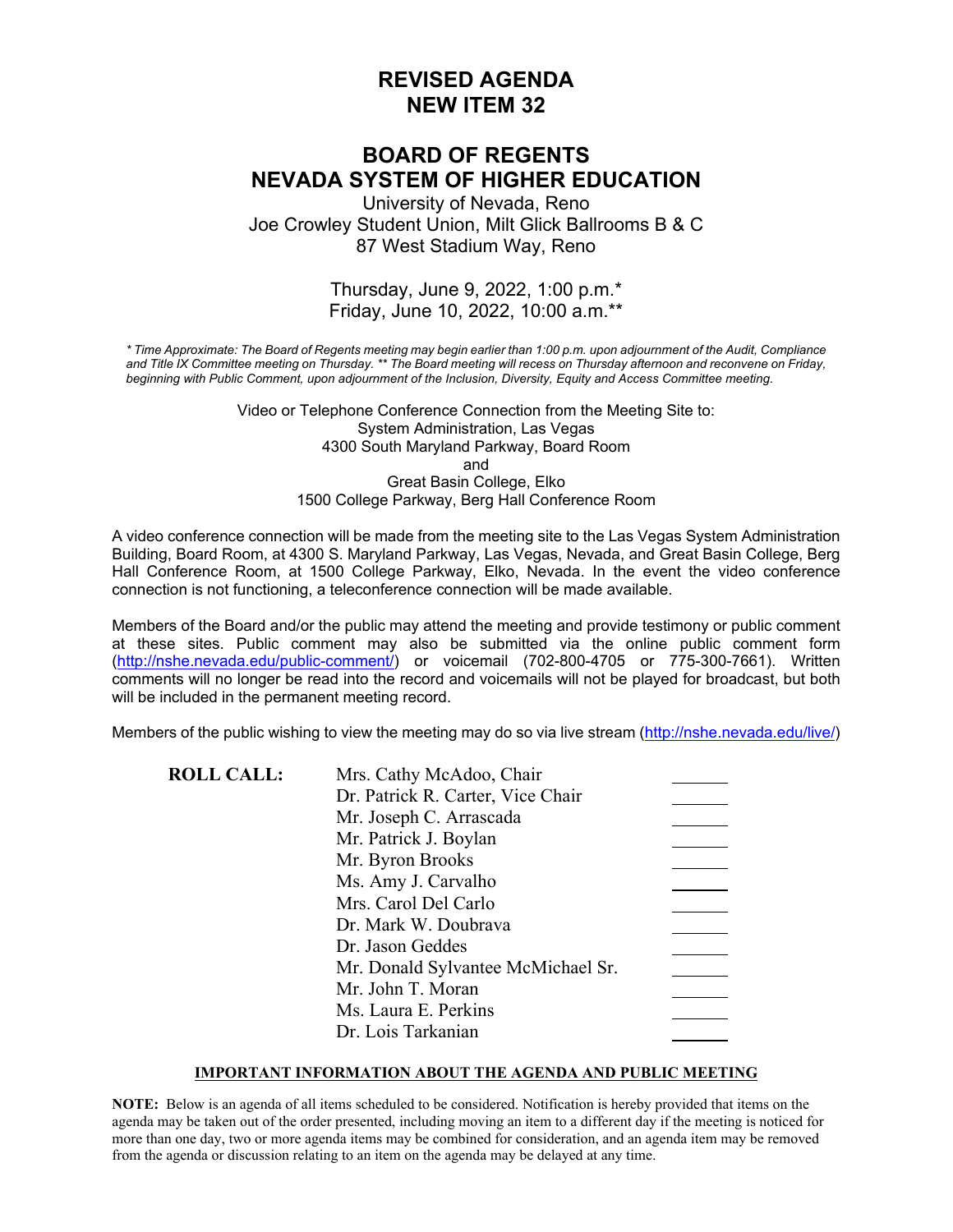#### REVISED Board of Regents Meeting AgendaPage 2 06/09/22 & 06/10/22

In accordance with the Board of Regents Bylaws, Title 1, Article V, Section 18, items voted on may be the subject of a motion to reconsider at this meeting. A motion to reconsider an item may be made at any time before adjournment of this meeting. Similarly, if an item is tabled at any time during the meeting, it may, by proper motion and vote, be taken from the table and thereafter be the subject of consideration and action at any time before adjournment of this meeting.

The Board of Regents, at its regularly scheduled meetings, meets concurrently with its committees (Academic, Research and Student Affairs; Business, Finance and Facilities; Audit, Compliance and Title IX; Inclusion, Diversity, Equity and Access; Health Sciences System; Security; and Workforce). The Board's committee meetings take place in accordance with the agendas published for those committees. Regents who are not members of the committees may attend the committee meetings and participate in the discussion of committee agenda items. However, action items will only be voted on by the members of each committee, unless a Regent is temporarily made a member of that committee under Board of Regents Bylaws, Title 1, Article VI, Section 6. The full Board of Regents will consider committee action items in accordance with the Board of Regents agenda published for the current or for a subsequent meeting.

In accordance with the Board of Regents' Bylaws, Title 1, Article V, Section 12, a quorum may be gained by telephonic, video, or electronic transmission provided that notice to that effect has been given.

Some agenda items are noted as having accompanying reference material. Reference material may be accessed on the electronic version of the agenda by clicking the reference link associated with a particular item. The agenda and associated reference material may also be accessed on the Internet by visiting the Board of Regents website at:

#### <https://nshe.nevada.edu/leadership-policy/board-of-regents/meeting-agendas/>

Many public libraries have publicly accessible computer terminals. Copies of the reference material and any additional support materials that are submitted to the Board of Regents Office and then distributed to the members of the Board of Regents after the posting of this agenda but before the meeting, will be made available as follows: 1. Copies of any such materials are available at the Board of Regents Offices at 2601 Enterprise Road, Reno, Nevada, and 4300 South Maryland Parkway, Las Vegas, Nevada. A copy may be requested by calling Keri Nikolajewski at (702) 889-8426; 2. Copies of any such materials will also be available at the meeting site.

Reasonable efforts will be made to assist and accommodate physically disabled persons to participate in the meeting. Please call the Board Office at (775) 784-4958 in advance so that arrangements may be made.

# **COMMITTEE MEETINGS**

#### **Thursday, June 9, 2022**

Academic, Research and Student Affairs Committee, 8:00 a.m.

Business, Finance and Facilities Committee, 10:00 a.m.\*

*\* Time Approximate: The Business, Finance and Facilities Committee meeting may begin earlier than 10:00 a.m. upon adjournment of the Academic, Research and Student Affairs Committee meeting.* 

#### Audit, Compliance and Title IX Committee, 11:30 a.m.\*

*\* Time Approximate: The Audit, Compliance and Title IX Committee meeting may begin earlier than 11:30 a.m. upon adjournment of the Business, Finance and Facilities Committee meeting.* 

# **CALL TO ORDER – ROLL CALL**

#### **PLEDGE OF ALLEGIANCE**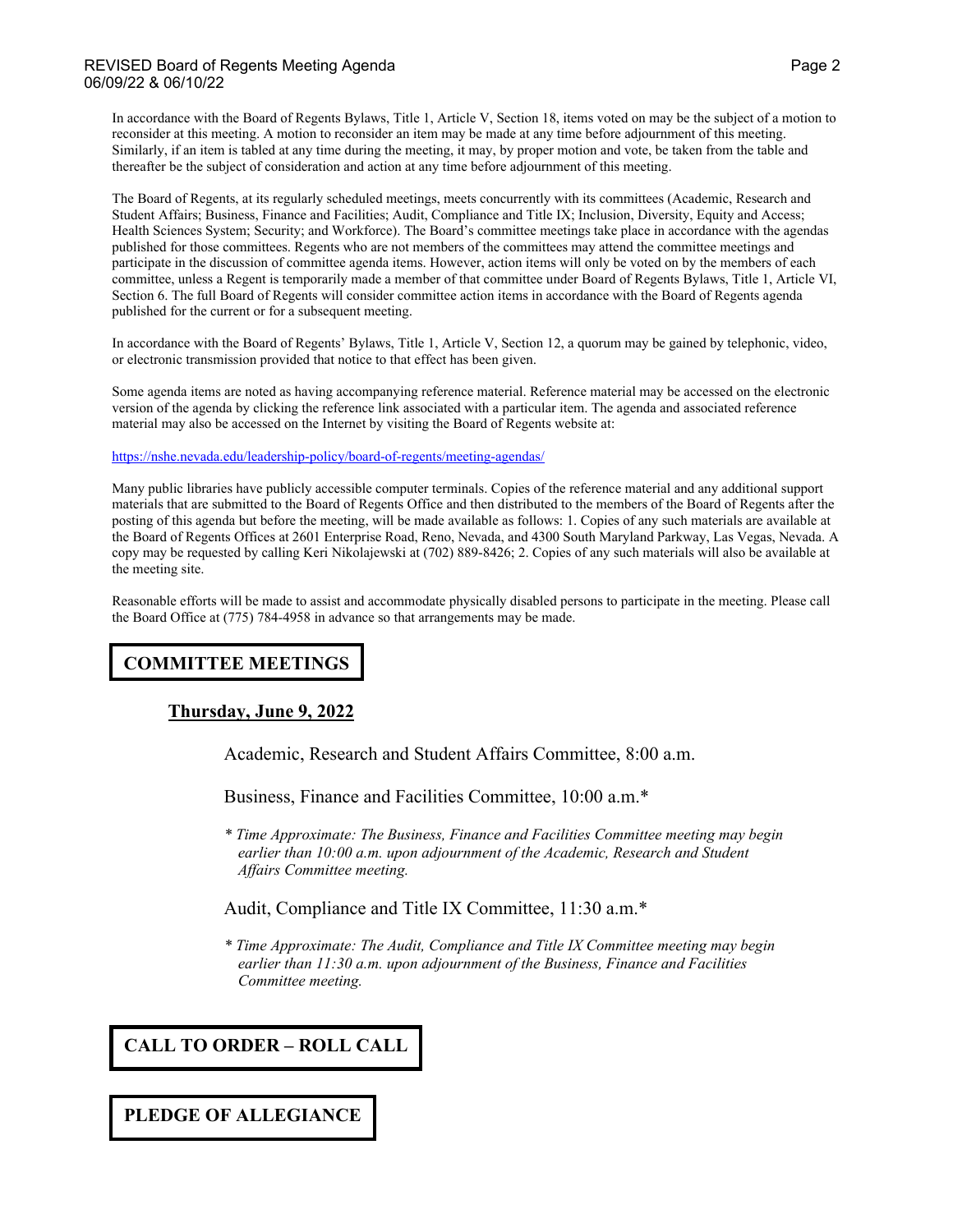#### **1. INTRODUCTIONS AND CAMPUS UPDATES INFORMATION ONLY**

Chair Cathy McAdoo will invite meeting participants to make introductions and will ask the presidents to provide campus-related updates on events that have occurred since the Board of Regents last regular meeting.

*ESTIMATED TIME: 30 mins.*

### **2. INSTITUTIONAL STUDENT AND FACULTY INFORMATION ONLY PRESENTATIONS**

Chair Cathy McAdoo will request that the President of the host institution introduce one student and one faculty member to discuss a topic of the President's choosing to highlight current programs or activities of the institution.

*ESTIMATED TIME: 15 mins.*

### **3. PUBLIC COMMENT INFORMATION ONLY**

Public comment will be taken during this agenda item. No action may be taken on a matter raised under this item until the matter is included on an agenda as an item on which action may be taken. Comments will be limited to two minutes per person. Persons making comment are asked to begin by stating their name for the record and to spell their last name. The Board Chair may elect to allow additional public comment on a specific agenda item when that agenda item is being considered.

In accordance with Attorney General Opinion No. 00-047, as restated in the Attorney General's Open Meeting Law Manual, the Board Chair may prohibit comment if the content of that comment is a topic that is not relevant to, or within the authority of, the Board of Regents, or if the content is willfully disruptive of the meeting by being irrelevant, repetitious, slanderous, offensive, inflammatory, irrational or amounting to personal attacks or interfering with the rights of other speakers.

*ESTIMATED TIME: 30 mins.*

### **4. REGENTS' WELCOME, INTRODUCTIONS INFORMATION ONLY AND REPORTS**

Members of the Board will be provided an opportunity to make introductions, welcome guests, offer acknowledgements and report on activities beyond regular responsibilities such as attendance at conferences, serving as a liaison to public entities and participation in legislative, civic and community events. Each Regent's remarks should be limited to three minutes.

*ESTIMATED TIME: 10 mins.*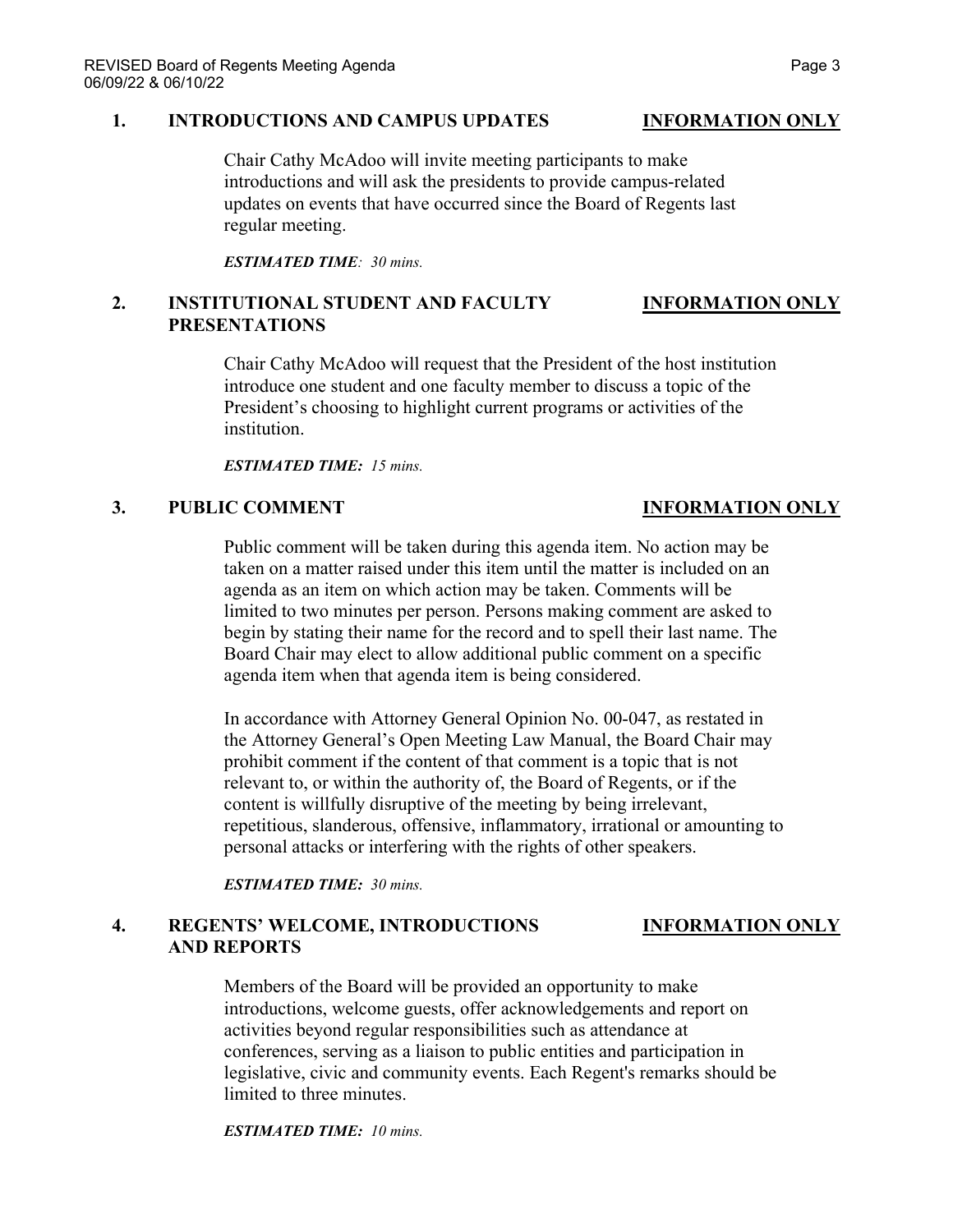### **5. CHAIR OF THE NEVADA STUDENT INFORMATION ONLY ALLIANCE REPORT**

The Chair of the Nevada Student Alliance will report to the Board concerning NSHE related issues or events of importance to the student body presidents.

*ESTIMATED TIME: 5 mins.*

### **6. NSHE CLASSIFIED COUNCIL REPORT INFORMATION ONLY**

A representative of the NSHE Classified Council will report to the Board concerning NSHE related issues or events of importance to classified employees across the System.

*ESTIMATED TIME: 5 mins.*

## **7. CHAIR OF THE FACULTY SENATE INFORMATION ONLY CHAIRS REPORT**

The Chair of the Faculty Senate Chairs will report to the Board concerning NSHE related issues or events of importance to the Faculty Senates.

*ESTIMATED TIME: 5 mins.*

### **8. OFFICER IN CHARGE'S REPORT INFORMATION ONLY**

Officer in Charge Crystal Abba will report to the Board concerning ongoing planning activities and major projects within the NSHE.

*ESTIMATED TIME: 5 mins.*

### **9. BOARD CHAIR'S REPORT INFORMATION ONLY**

Chair Cathy McAdoo will discuss issues related to NSHE and her activities as Board Chair.

*ESTIMATED TIME: 5 mins.*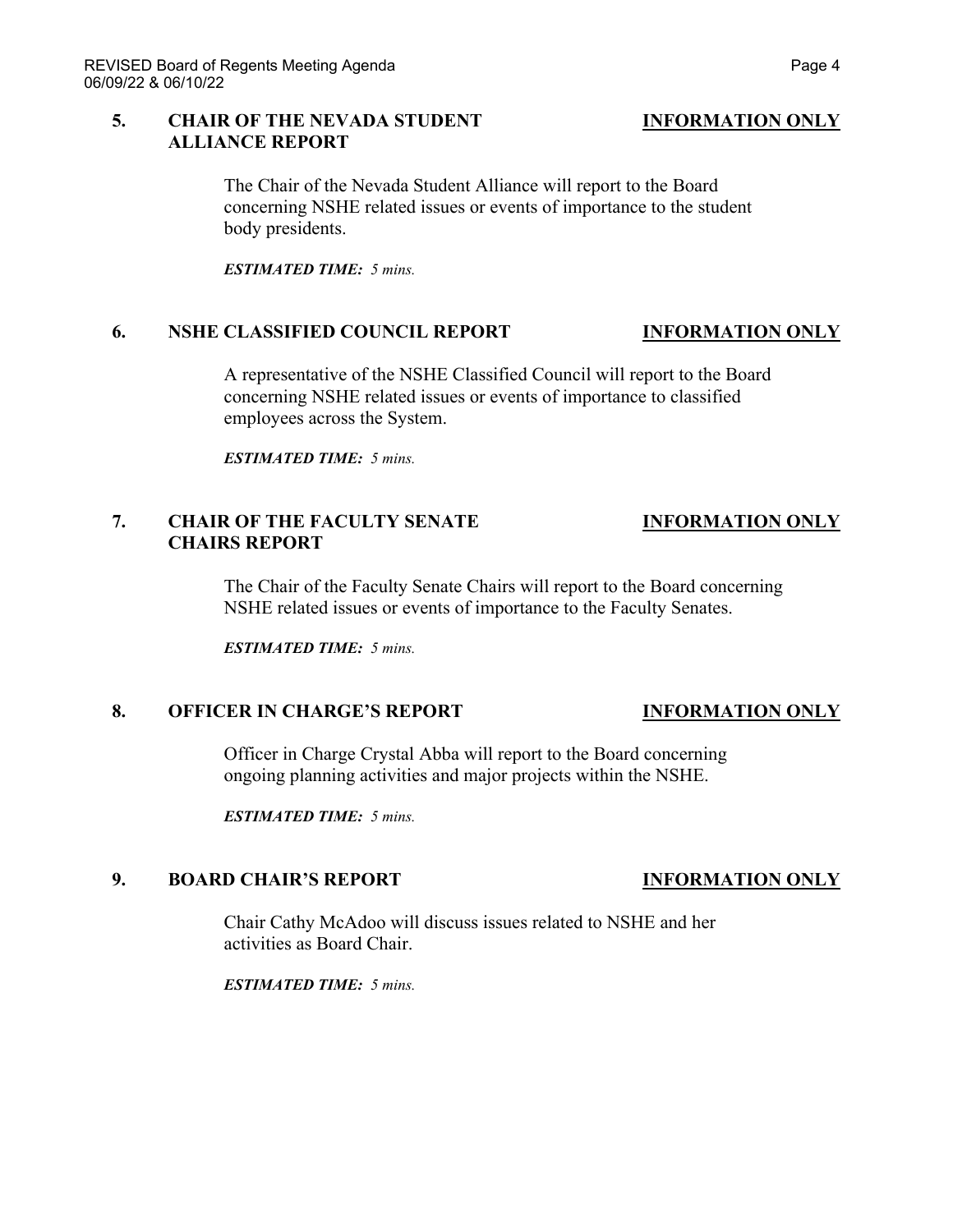Consent items will be considered together and acted on in one motion unless an item is removed to be considered separately by the Board.

### **10a. MINUTES FOR POSSIBLE ACTION**

The Board will consider approval of the following meeting minutes:

- January 24, 2022, ad hoc Strategic Planning Committee *[\(Ref. BOR-10a1\)](https://nshe.nevada.edu/wp-content/uploads/file/BoardOfRegents/Agendas/2022/06-jun-mtgs/bor-refs/BOR-10a1.pdf)*
- March 3-4, 2022, Board of Regents meeting *[\(Ref. BOR-10a2\)](https://nshe.nevada.edu/wp-content/uploads/file/BoardOfRegents/Agendas/2022/06-jun-mtgs/bor-refs/BOR-10a2.pdf)*
- April 1, 2022, Board of Regents special meeting *[\(Ref. BOR-10a3\)](https://nshe.nevada.edu/wp-content/uploads/file/BoardOfRegents/Agendas/2022/06-jun-mtgs/bor-refs/BOR-10a3.pdf)*

# **10b. NOMINATION, NEVADA STATE FOR POSSIBLE ACTION BOARD OF EDUCATION**

Pursuant to NRS 385.021, the Board is asked to approve the nomination of Regent Joseph C. Arrascada for consideration and selection by the Governor for appointment to the Nevada State Board of Education as a non-voting member representing the Nevada System of Higher Education for a term of one year.

### **10c. ALLOCATIONS OF GRANTS-IN-AID, FOR POSSIBLE ACTION 2022-2023**

NRS 396.540 provides for tuition waivers for students from other states and foreign countries based on 3 percent of each institution's fall headcount enrollment. Board policy provides an equal number of grants-in-aid for Nevada students and requires that the total number of grants-in-aid allocated to each NSHE institution be approved annually by the Board. The allocations recommended for the Board's approval are for academic year 2022-2023 and represent the total number each institution could award. In all cases, funding is not sufficient to support the maximum allowable number of grants-in-aid.

| <b>IN-STATE</b> | <b>OUT-OF-STATE</b> |
|-----------------|---------------------|
| 604             | 604                 |
| 917             | 917                 |
| 217             | 217                 |
| 933             | 933                 |
| 107             | 107                 |
| 298             | 298                 |
| 113             | 113                 |
|                 |                     |

# **10. CONSENT ITEMS FOR POSSIBLE ACTION**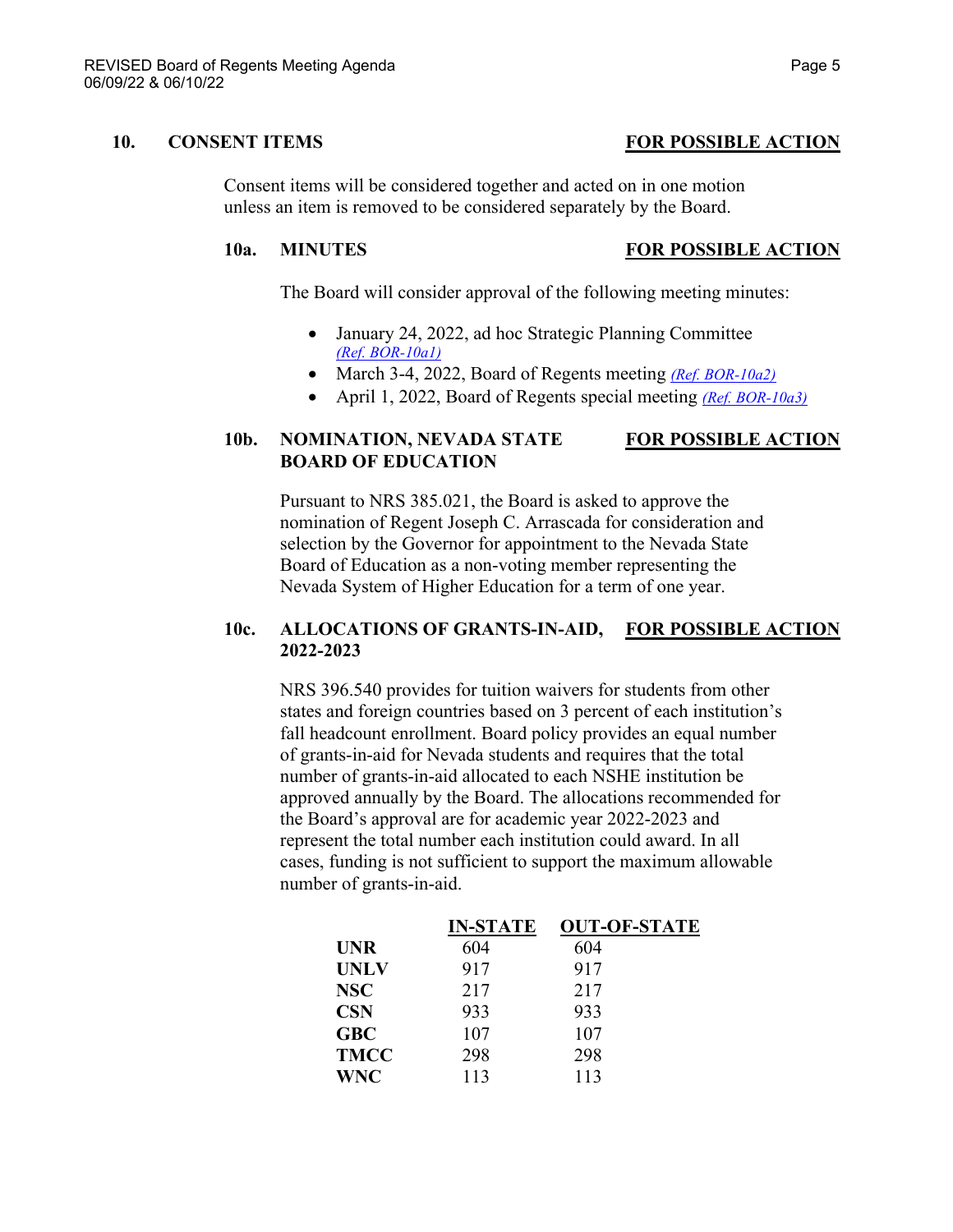#### **10. CONSENT ITEMS –** *(continued)*

### **10d.** *HANDBOOK* **REVISION, FOR POSSIBLE ACTION NSHE FINANCIAL COMMITTEES**

On behalf of the NSHE Business Officers, Chief Financial Officer Andrew Clinger will request approval of a revision to Board policy *(Title 4, Chapter 9, Section C(3))* to define the purpose, roles and responsibilities of the Business Officers Council. *[\(Ref. BOR-10d\)](https://nshe.nevada.edu/wp-content/uploads/file/BoardOfRegents/Agendas/2022/06-jun-mtgs/bor-refs/BOR-10d.pdf)*

# **10e.** *PROCEDURES AND GUIDELINES* **FOR POSSIBLE ACTION** *MANUAL* **REVISION, STUDENT HEALTH INSURANCE FEES**

Chief Financial Officer Andrew Clinger will request approval of a revision to the *Procedures and Guidelines Manual (Chapter 7, Section 11)* concerning student health insurance rates for academic year 2022-23 for UNR, UNLV and NSC international students. *[\(Ref. BOR-10e\)](https://nshe.nevada.edu/wp-content/uploads/file/BoardOfRegents/Agendas/2022/06-jun-mtgs/bor-refs/BOR-10e.pdf)*

*FISCAL IMPACT: No institutional funds will be used for these plans, although student health insurance and health center fees that meet the reporting thresholds will be reported in the Self-Supporting Budget Report.*

*ESTIMATED TIME: 5 mins.*

### **11. ELECTION OF OFFICERS FOR POSSIBLE ACTION**

In accordance with the Bylaws of the Board of Regents *(Title 1, Article IV, Section 2)*, the Board will conduct an election of officers to a one-year term, commencing July 1, 2022.

- Chair
- Vice Chair

*ESTIMATED TIME: 10 mins.*

#### **12. NSHE STUDENT SUCCESS TARGET METRICS INFORMATION ONLY**

At the January 2019 special meeting, the Board approved target metrics for its student success goal. Targets were established for undergraduate graduation rates, number of students conferred an award, and persistence rates for each NSHE institution. Officer in Charge Crystal Abba will present updated target metrics with actual figures through 2021 for the student success goals. *[\(Ref. BOR-12\)](https://nshe.nevada.edu/wp-content/uploads/file/BoardOfRegents/Agendas/2022/06-jun-mtgs/bor-refs/BOR-12.pdf)*

*ESTIMATED TIME: 15 mins.*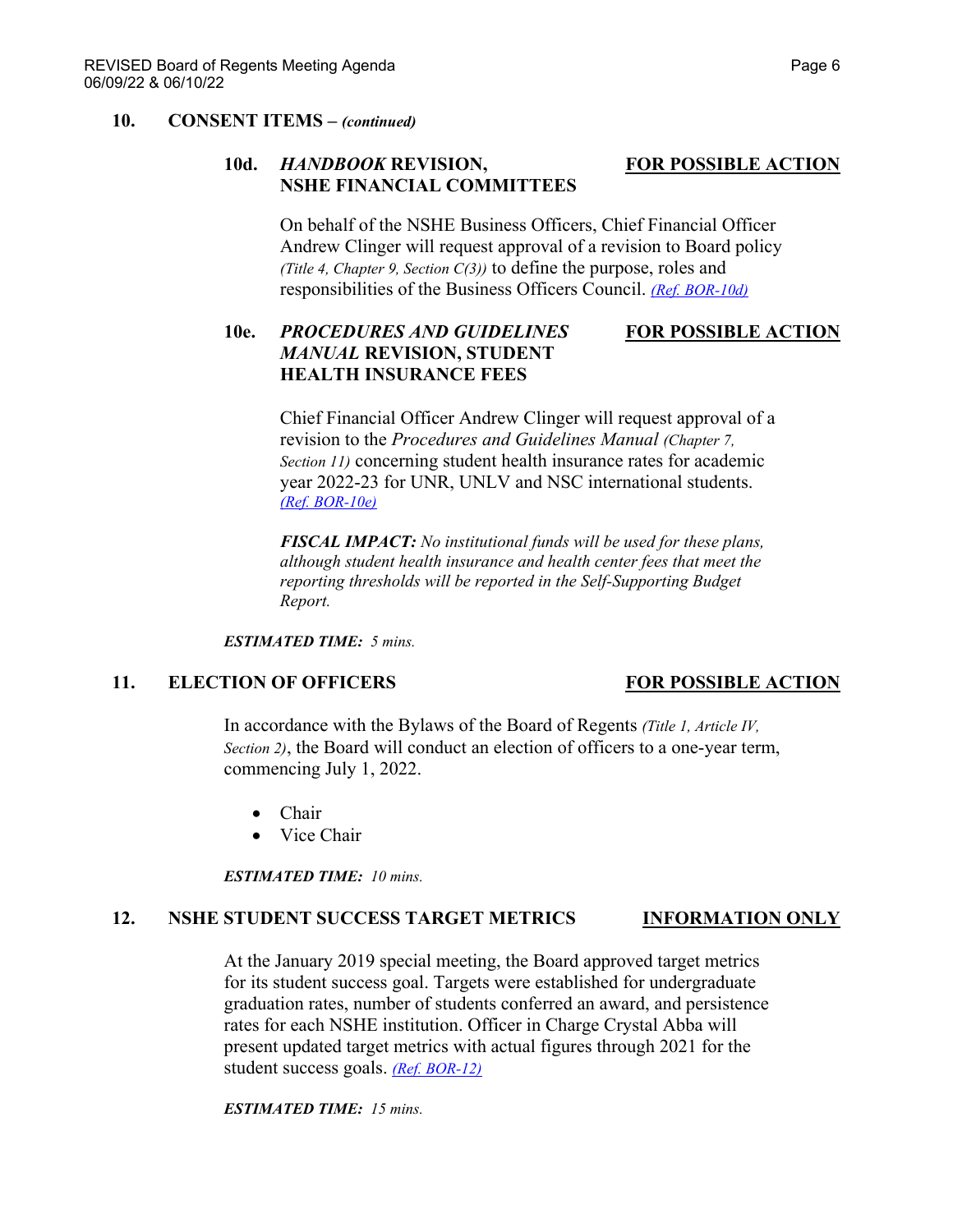### **13. INSTITUTIONAL METRICS, DRI INFORMATION ONLY**

DRI President Kumud Acharya will present data and metrics on DRI's progress in achieving the strategic goals adopted by the Board. The metrics to be presented include those identified by the Board designed to compare the performance of NSHE and its institutions to other states or respective peers in five key areas: 1) Access; 2) Success; 3) Closing the Achievement Gap; 4) Workforce; and 5) Research. *[\(Ref. BOR-13\)](https://nshe.nevada.edu/wp-content/uploads/file/BoardOfRegents/Agendas/2022/06-jun-mtgs/bor-refs/BOR-13.pdf)*

*ESTIMATED TIME: 30 mins.*

### **14.** *HANDBOOK* **REVISION, COMMUNITY COLLEGE FOR POSSIBLE ACTION INSTITUTIONAL ADVISORY COUNCILS AND WORKFORCE ADVISORY BOARDS**

Acting Vice Chancellor for Academic and Student Affairs and Community Colleges Renée Davis will request approval to establish Board policy *(Title 4, Chapter 14, new Sections 30 and 31)* requiring each community college president to establish an institutional advisory council. The proposed amendments also serve to formally recognize the current practice of establishing workforce advisory boards. The recommended *Handbook* provisions will effectively replace the current provisions of the *Procedures and Guidelines Manual*, Chapter 15, Sections 1 and 2, that originally established and govern the general operations of the community college IACs. The redesigned IACs will provide advice, assist in community relations and assist in institutional development among other benefits as requested by the president to enhance and strategically support the implementation of institutional goals. *[\(Ref. BOR-14\)](https://nshe.nevada.edu/wp-content/uploads/file/BoardOfRegents/Agendas/2022/06-jun-mtgs/bor-refs/BOR-14.pdf)*

*ESTIMATED TIME: 10 mins.*

#### **15. 2023-25 BIENNIAL OPERATING BUDGET FOR POSSIBLE ACTION**

The Board, with the assistance of Officer in Charge Crystal Abba, institution presidents and System staff, will discuss the process of developing the NSHE's 2023-25 biennial operating budget request for the 2023 Legislative Session, including the establishment of System budget priorities and possible enhancements to the base formula funded operating budgets, as well as other state-funded budgets. The Board may provide direction concerning the development of budget priorities and themes or take other appropriate actions relating to the budgetary process. *[\(Ref. BOR-15\)](https://nshe.nevada.edu/wp-content/uploads/file/BoardOfRegents/Agendas/2022/06-jun-mtgs/bor-refs/BOR-15.pdf)*

*FISCAL IMPACT: Discussions relating to this agenda item will form the basis for preparing the 2023-25 biennial budget which provides the primary source of funding for NSHE operations.*

*ESTIMATED TIME: 60 mins.*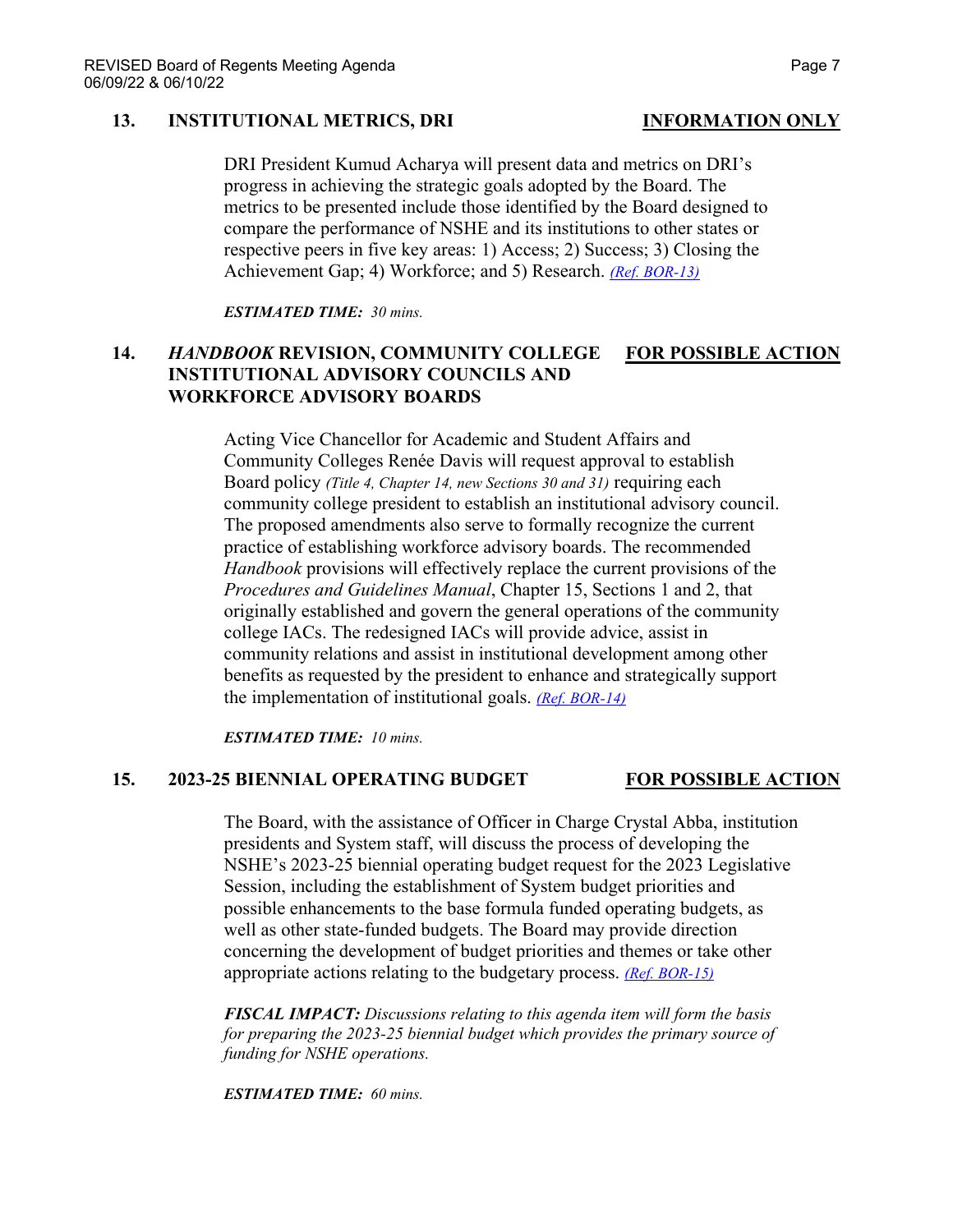### **16.** *PROCEDURES AND GUIDELINES MANUAL* **FOR POSSIBLE ACTION REVISION, 2023-25 TUITION AND FEES, UNIVERSITY OF NEVADA, RENO SCHOOL OF MEDICINE**

UNR President Brian Sandoval will request approval of the proposed tuition and fee structure for the 2023-25 biennium for the University of Nevada, Reno School of Medicine *(Procedures and Guidelines Manual, Chapter 7, Sections 3 and 18)*. The proposal reflects an increase in resident tuition and fees of 2.26% per year for each year of the 2023-25 biennium. This item was presented for initial discussion at the March 3-4, 2022, meeting. *[\(Ref. BOR-16\)](https://nshe.nevada.edu/wp-content/uploads/file/BoardOfRegents/Agendas/2022/06-jun-mtgs/bor-refs/BOR-16.pdf)*

*ESTIMATED TIME: 5 mins.*

# **17.** *PROCEDURES AND GUIDELINES MANUAL* **FOR POSSIBLE ACTION REVISION, 2023-25 TUITION AND FEES, KIRK KERKORIAN SCHOOL OF MEDICINE, UNLV**

UNLV President Keith E. Whitfield will request approval of the proposed 2023-25 biennium tuition and fees for the UNLV Kirk Kerkorian School of Medicine *(Procedures and Guidelines Manual, Chapter 7, Sections 4 and 19)*. The proposal reflects an increase in registration fees of 3% for each fiscal year of the 2023-25 biennium. This item was presented for initial discussion at the March 3-4, 2022, meeting. *[\(Ref. BOR-17\)](https://nshe.nevada.edu/wp-content/uploads/file/BoardOfRegents/Agendas/2022/06-jun-mtgs/bor-refs/BOR-17.pdf)*

*FISCAL IMPACT: Expenses for all four years of the medical curriculum will continue to increase and if tuition levels do not keep pace with the inflation, these costs will need to be borne by other revenue sources, either state funds or philanthropic funds. Programs cannot be eliminated as full accreditation is required.*

*ESTIMATED TIME: 5 mins.*

## **18.** *PROCEDURES AND GUIDELINES MANUAL* **FOR POSSIBLE ACTION REVISION, 2023-25 TUITION AND FEES, SCHOOL OF DENTAL MEDICINE, UNLV**

UNLV President Keith E. Whitfield will request approval of the proposed 2023-25 biennium tuition and fees for the UNLV School of Dental Medicine *(Procedures and Guidelines Manual, Chapter 7, Sections 6 and 21)*. The proposal reflects an increase in tuition and fees for the 2023-25 biennium of 2.5% in registration fees and non-resident tuition, including the summer term tuition and fees. This item was presented for initial discussion at the March 3-4, 2022, meeting. *[\(Ref. BOR-18\)](https://nshe.nevada.edu/wp-content/uploads/file/BoardOfRegents/Agendas/2022/06-jun-mtgs/bor-refs/BOR-18.pdf)*

*ESTIMATED TIME: 5 mins.*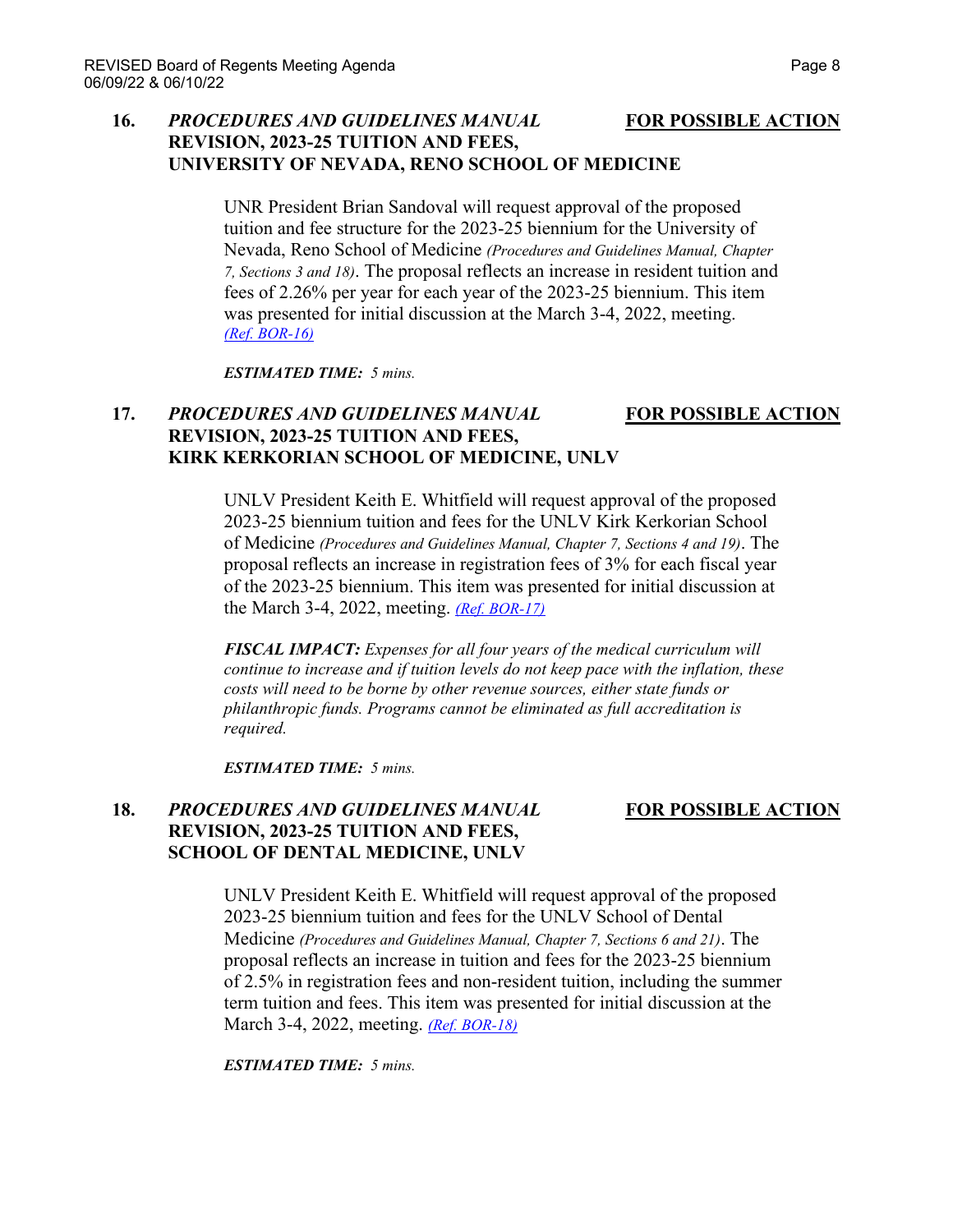### **19.** *PROCEDURES AND GUIDELINES MANUAL* **FOR POSSIBLE ACTION REVISION, 2023-25 TUITION AND FEES, WILLIAM S. BOYD SCHOOL OF LAW, UNLV**

UNLV President Keith E. Whitfield will request approval of the proposed 2023-25 biennium tuition and fees for the UNLV William S. Boyd School of Law *(Procedures and Guidelines Manual, Chapter 7, Sections 5 and 20)*. The proposal reflects an increase in tuition and fees for the 2023-25 biennium of 0% in FY24 and approximately 2% in FY25. The proposal also includes a correction to the Summer 2022 and Summer 2023 Distribution of Fees and Tuition originally approved at the June 11-12, 2020, meeting. This item was presented for initial discussion at the March 3-4, 2022, meeting. *[\(Ref. BOR-19\)](https://nshe.nevada.edu/wp-content/uploads/file/BoardOfRegents/Agendas/2022/06-jun-mtgs/bor-refs/BOR-19.pdf)*

*ESTIMATED TIME: 5 mins.*

### **COMMITTEE MEETINGS**

### **Friday, June 10, 2022**

Workforce Committee, 8:00 a.m.

Inclusion, Diversity, Equity and Access Committee, 9:00 a.m.\*

*\* Time Approximate: The Inclusion, Diversity, Equity and Access Committee meeting may begin earlier than 9:00 a.m. upon adjournment of the Workforce Committee meeting.* 

# **20. PUBLIC COMMENT** Friday, June 10, 2022 **INFORMATION ONLY**

*(approximately 10:00 a.m.)*

Public comment will be taken during this agenda item. No action may be taken on a matter raised under this item until the matter is included on an agenda as an item on which action may be taken. Comments will be limited to two minutes per person. Persons making comment are asked to begin by stating their name for the record and to spell their last name. The Board Chair may elect to allow additional public comment on a specific agenda item when that agenda item is being considered.

In accordance with Attorney General Opinion No. 00-047, as restated in the Attorney General's Open Meeting Law Manual, the Board Chair may prohibit comment if the content of that comment is a topic that is not relevant to, or within the authority of, the Board of Regents, or if the content is willfully disruptive of the meeting by being irrelevant, repetitious, slanderous, offensive, inflammatory, irrational or amounting to personal attacks or interfering with the rights of other speakers.

*ESTIMATED TIME: 30 mins.*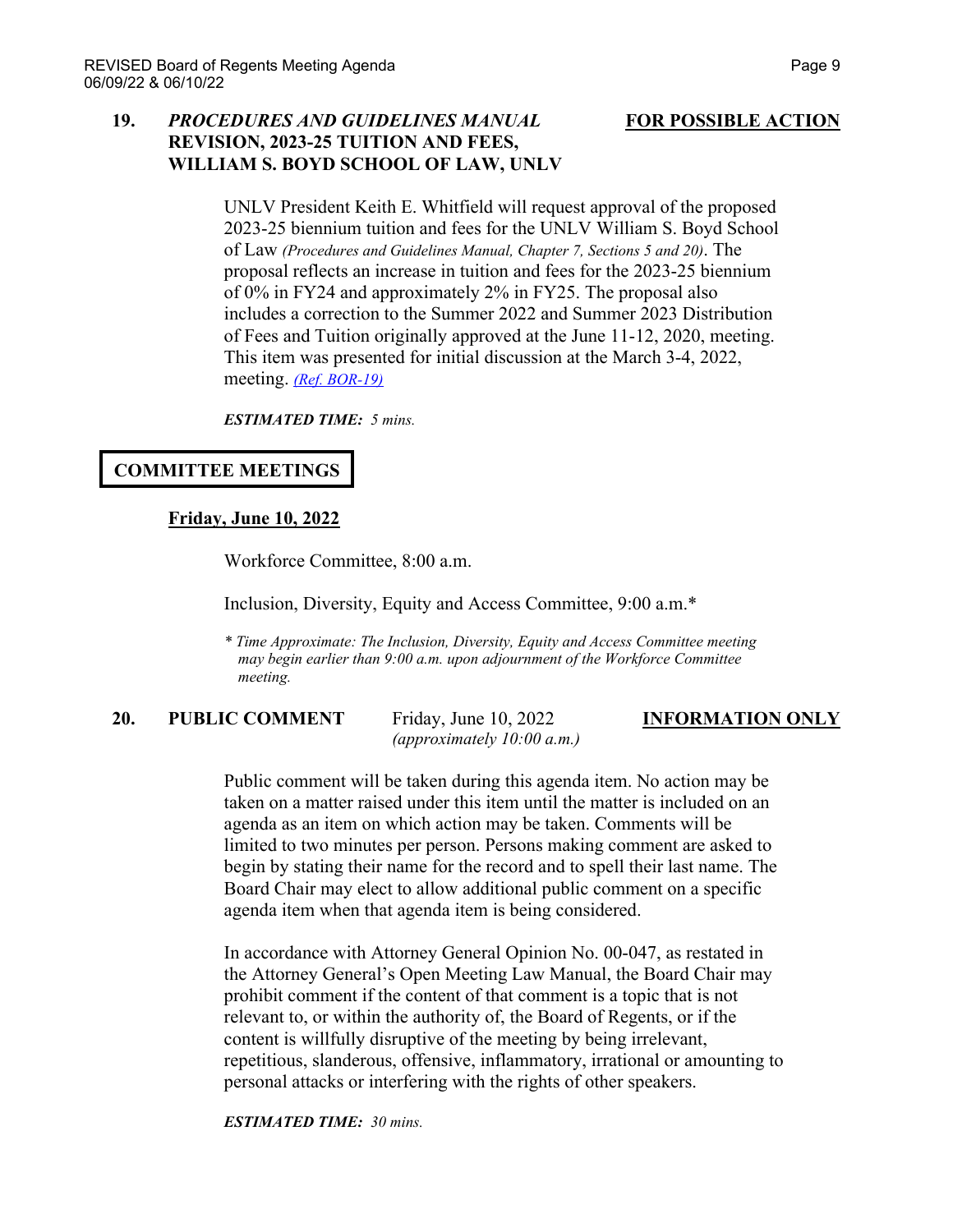### **21. STRATEGIC PLAN, UNR FOR POSSIBLE ACTION**

### UNR President Brian Sandoval will request approval of the UNR 2023- 2027 Strategic Plan. *[\(Refs. BOR-21a](https://nshe.nevada.edu/wp-content/uploads/file/BoardOfRegents/Agendas/2022/06-jun-mtgs/bor-refs/BOR-21a.pdf) and [BOR-21b\)](https://nshe.nevada.edu/wp-content/uploads/file/BoardOfRegents/Agendas/2022/06-jun-mtgs/bor-refs/BOR-21b.pdf)*

*ESTIMATED TIME: 20 mins.*

### **22. BASKETBALL BUILDING NAMING, UNR FOR POSSIBLE ACTION**

UNR President Brian Sandoval will request approval of the naming of the new Basketball Building as the Eric and Linda Lannes Basketball Building. *[\(Ref. BOR-22\)](https://nshe.nevada.edu/wp-content/uploads/file/BoardOfRegents/Agendas/2022/06-jun-mtgs/bor-refs/BOR-22.pdf)*

*ESTIMATED TIME: 5 mins.*

### **23. INSTITUTIONAL METRICS, TMCC INFORMATION ONLY**

TMCC President Karin M. Hilgersom will present data and metrics on TMCC's progress in achieving the strategic goals adopted by the Board. The metrics to be presented include those identified by the Board designed to compare the performance of NSHE and its institutions to other states or respective peers in five key areas: 1) Access; 2) Success; 3) Closing the Achievement Gap; 4) Workforce; and 5) Research. *[\(Ref. BOR-23\)](https://nshe.nevada.edu/wp-content/uploads/file/BoardOfRegents/Agendas/2022/06-jun-mtgs/bor-refs/BOR-23.pdf)*

*ESTIMATED TIME: 30 mins.*

# **24. PROJECT DEVELOPMENT AGREEMENT WITH FOR POSSIBLE ACTION G2 CAPITAL DEVCO LLC, A NEVADA LIMITED LIABILITY COMPANY, DBA G2 CAPITAL DEVELOPMENT, UNLV SHADOW LANE CAMPUS AND ASSOCIATED PROPERTY DEVELOPMENT, UNLV**

UNLV President Keith E. Whitfield will request that the Board: 1) approve UNLV's request to enter into a Project Development Agreement with G2 Capital Development for a UNLV Shadow Lane Campus and adjacent property redevelopment project; and 2) authorize the Chancellor, as outlined and requested in the briefing paper, to implement, perform, carry out and/or execute the terms of the Project Development Agreement, if approved by the Board. *[\(Ref. BOR-24\)](https://nshe.nevada.edu/wp-content/uploads/file/BoardOfRegents/Agendas/2022/06-jun-mtgs/bor-refs/BOR-24.pdf)*

*ESTIMATED TIME: 10 mins.*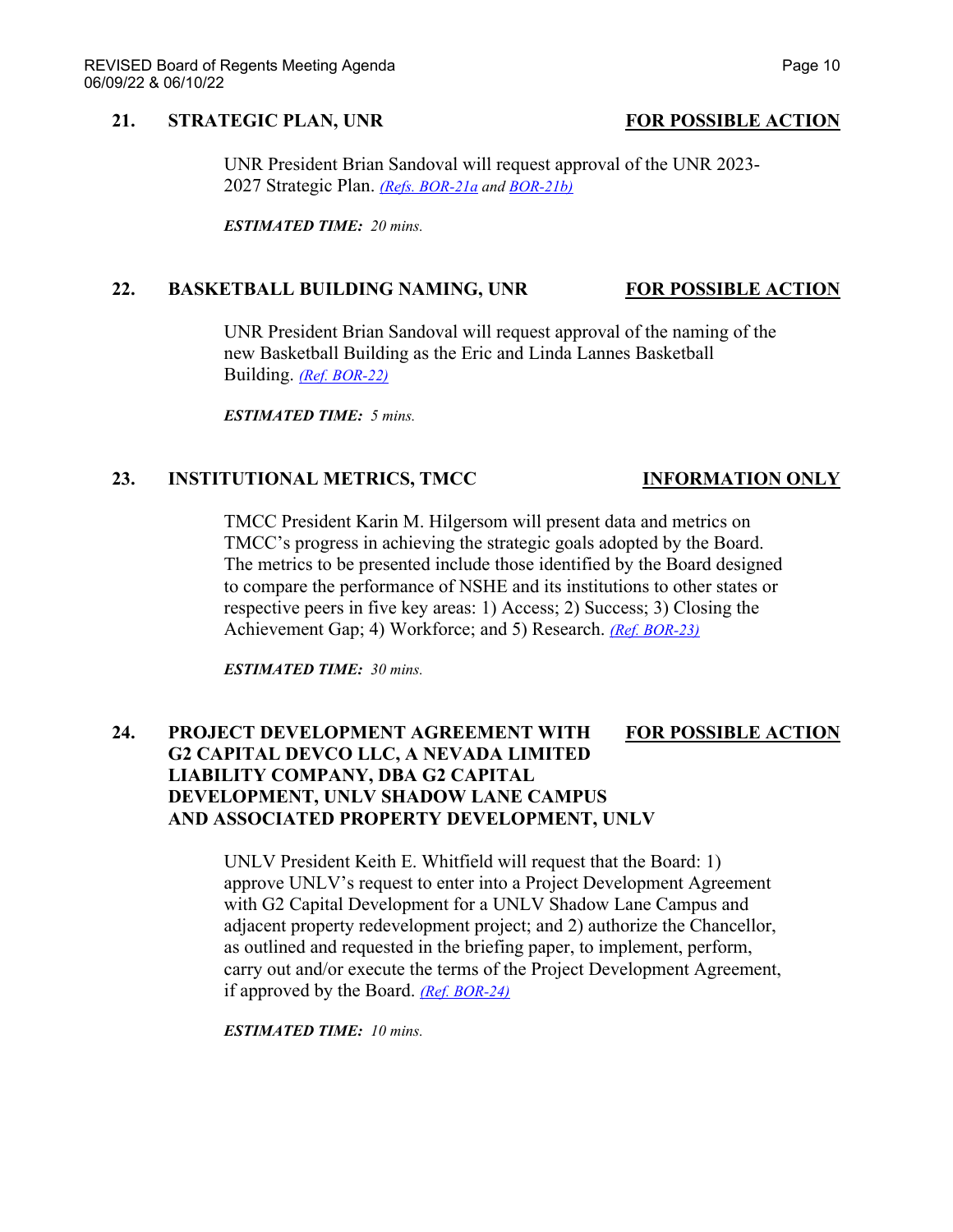# **25. SYSTEM ADMINISTRATION BUDGETS UPDATE INFORMATION ONLY**

Chief Financial Officer Andrew Clinger will provide an update on the NSHE System Administration budgets, including the state and non-state support for the Chancellor's Office, Board of Regents and Internal Audit.

*ESTIMATED TIME: 10 mins.*

# **COMMITTEE REPORTS**

# *ESTIMATED TIME: 5 mins.*

*NOTE: Please refer to the specific committee agenda for complete reference materials and/or reports.*

# **26. INVESTMENT COMMITTEE FOR POSSIBLE ACTION**

Chair Mark W. Doubrava will present for Board approval a report on the Investment Committee meeting held on March 25, 2022, and Board action may be requested on the following:

- Minutes: The Committee considered for approval the minutes from the September 30, 2021, meeting. *[\(Ref. INV-2\)](https://nshe.nevada.edu/wp-content/uploads/file/BoardOfRegents/Agendas/2022/03-mar-mtgs/inv-refs/INV-2.pdf)*
- Operating Pool Performance Discussion and Recommendations: The Committee heard a report from Cambridge Associates and System staff on asset allocation and investment returns for the Pooled Operating Fund as of January 31, 2022. Based on the report, the Committee considered for approval recommendations presented by Cambridge Associates concerning the Pooled Operating Fund. *[\(Ref. INV-4\)](https://nshe.nevada.edu/wp-content/uploads/file/BoardOfRegents/Agendas/2022/03-mar-mtgs/inv-refs/INV-4.pdf)*
- Annual Review of Investment Pools: The Committee considered for approval the reallocation of up to \$150 million from the shortterm pool into the long-term pool. *[\(Ref. INV-6\)](https://nshe.nevada.edu/wp-content/uploads/file/BoardOfRegents/Agendas/2022/03-mar-mtgs/inv-refs/INV-6.pdf)*
- *Handbook* Revision, Statement of Investment Objectives and Policies for the Operating Funds: The Committee considered for approval proposed changes to the Statement of Investment Objectives and Policies for the Operating Funds *(Title 4, Chapter 10, Section 6)*. *[\(Ref. INV-8\)](https://nshe.nevada.edu/wp-content/uploads/file/BoardOfRegents/Agendas/2022/03-mar-mtgs/inv-refs/INV-8.pdf)*
- *Handbook* Revision, Statement of Investment Objectives and Policies for the Endowment Fund: The Committee considered for approval proposed changes to the Statement of Investment Objectives and Policies for the Endowment Fund *(Title 4, Chapter 10, Section 5)*. *[\(Ref. INV-9\)](https://nshe.nevada.edu/wp-content/uploads/file/BoardOfRegents/Agendas/2022/03-mar-mtgs/inv-refs/INV-9.pdf)*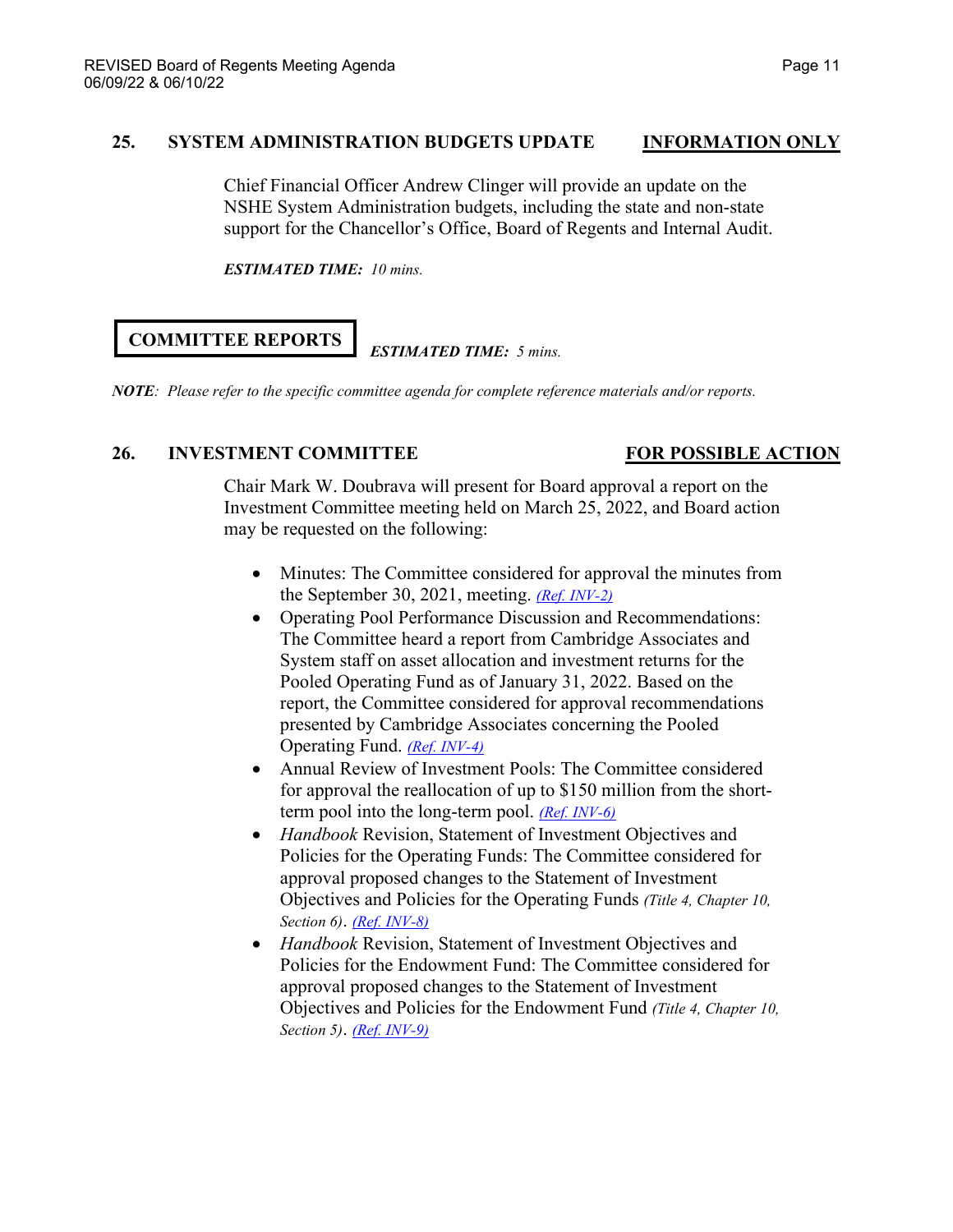# **27. ACADEMIC, RESEARCH AND STUDENT FOR POSSIBLE ACTION AFFAIRS COMMITTEE**

Chair Jason Geddes will present for Board approval a report on the Academic, Research and Student Affairs Committee meeting held on June 9, 2022, and Board action may be requested on the following:

- Minutes: The Committee considered for approval the minutes from the March 3, 2022, meeting. *[\(Ref. ARSA-2a\)](https://nshe.nevada.edu/wp-content/uploads/file/BoardOfRegents/Agendas/2022/06-jun-mtgs/arsa-refs/ARSA-2a.pdf)*
- UNLV-Program Elimination, BA Dance: The Committee considered for approval the elimination of the Bachelor of Arts in Dance at UNLV. *[\(Ref. ARSA-2b\)](https://nshe.nevada.edu/wp-content/uploads/file/BoardOfRegents/Agendas/2022/06-jun-mtgs/arsa-refs/ARSA-2b.pdf)*
- UNLV-Program Deactivations, Education: The Committee considered for approval the deactivation of the Bachelor of Arts in Elementary Education, Bachelor of Arts in Secondary Education and Bachelor of Arts in Special Education at UNLV. *[\(Refs. ARSA-2c1,](https://nshe.nevada.edu/wp-content/uploads/file/BoardOfRegents/Agendas/2022/06-jun-mtgs/arsa-refs/ARSA-2c1.pdf) [ARSA-2c2](https://nshe.nevada.edu/wp-content/uploads/file/BoardOfRegents/Agendas/2022/06-jun-mtgs/arsa-refs/ARSA-2c2.pdf) and [ARSA-2c3\)](https://nshe.nevada.edu/wp-content/uploads/file/BoardOfRegents/Agendas/2022/06-jun-mtgs/arsa-refs/ARSA-2c3.pdf)*
- UNLV-Program Deactivation, MA Theatre: The Committee considered for approval the deactivation of the Master of Arts in Theatre at UNLV. *[\(Ref. ARSA-2d\)](https://nshe.nevada.edu/wp-content/uploads/file/BoardOfRegents/Agendas/2022/06-jun-mtgs/arsa-refs/ARSA-2d.pdf)*
- CSN-Program Elimination, AAS Computer Office Technology: The Committee considered for approval the elimination of the Associate of Applied Science in Computer Office Technology at CSN. *[\(Ref. ARSA-2e\)](https://nshe.nevada.edu/wp-content/uploads/file/BoardOfRegents/Agendas/2022/06-jun-mtgs/arsa-refs/ARSA-2e.pdf)*
- CSN-Program Proposal, AAS Advanced Manufacturing: The Committee considered for approval an Associate of Applied Science in Advanced Manufacturing at CSN. *[\(Ref. ARSA-3\)](https://nshe.nevada.edu/wp-content/uploads/file/BoardOfRegents/Agendas/2022/06-jun-mtgs/arsa-refs/ARSA-3.pdf)*
- *Handbook* Revision, Foster Youth Fee Waiver: The Committee considered for approval a revision to Board policy *(Title 4, Chapter 17, Section 13)* to standardize eligibility requirements for foster youth under the care of a Nevada child welfare agency, regardless of the state in which they graduated from high school. Further, the proposal revises the age at which a student must have been in custody of a Nevada child welfare agency to qualify for the waiver from 14 to 13, consistent with similar requirements for filers of the Free Application for Federal Student Aid. *[\(Ref. ARSA-4\)](https://nshe.nevada.edu/wp-content/uploads/file/BoardOfRegents/Agendas/2022/06-jun-mtgs/arsa-refs/ARSA-4.pdf)*
- *Handbook* Revision, Residency Requirements: The Committee considered for approval a revision to Board policy *(Title 4, Chapter 15, Section 4)* whereby a student who has Temporary Protected Status (TPS) is eligible for residency for tuition purposes, providing they meet all other requirements, including but not limited to residing in the state for at least 12 months as outlined in Title 4, Chapter 15, Section 4. *[\(Ref. ARSA-5\)](https://nshe.nevada.edu/wp-content/uploads/file/BoardOfRegents/Agendas/2022/06-jun-mtgs/arsa-refs/ARSA-5.pdf)*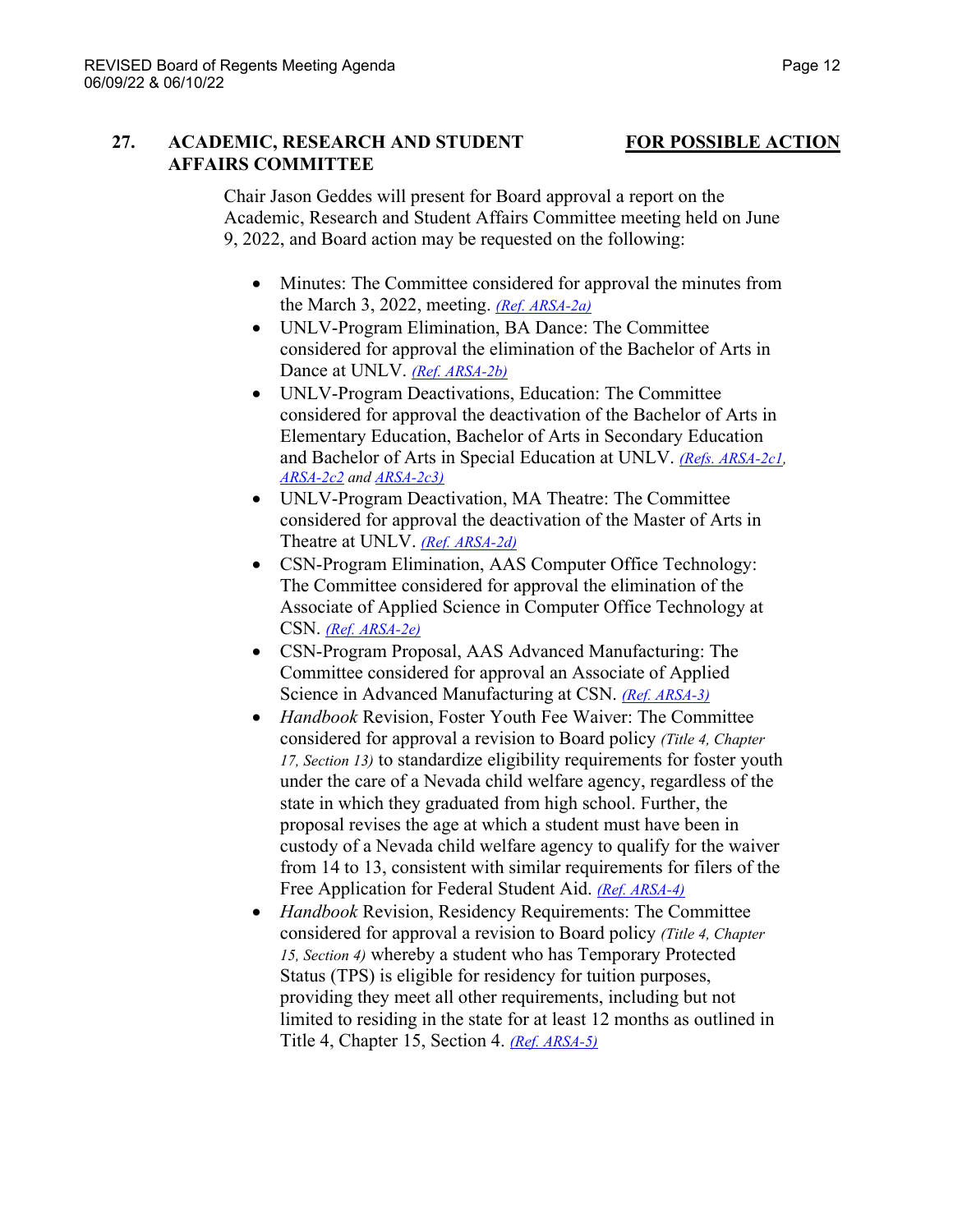### **27. ACADEMIC, RESEARCH AND STUDENT FOR POSSIBLE ACTION AFFAIRS COMMITTEE –** *(continued)*

• *Handbook* Revision, Fees and Expenses: The Committee considered for approval a revision to Board policy *(Title 4, Chapter 17, Section 21)* which resolves a discrepancy between the *Handbook's* defined credit limit threshold for participation in a student association and the fee structure provided for in the *Procedures and Guidelines Manual*, Chapter 7. Accordingly, this revision eliminates the defined credit threshold for a student to be a recognized member of their respective student government association, ensuring all enrolled students the opportunity to participate. *[\(Ref. ARSA-6\)](https://nshe.nevada.edu/wp-content/uploads/file/BoardOfRegents/Agendas/2022/06-jun-mtgs/arsa-refs/ARSA-6.pdf)*

## **28. BUSINESS, FINANCE AND FACILITIES FOR POSSIBLE ACTION COMMITTEE**

Chair Amy J. Carvalho will present for Board approval a report on the Business, Finance and Facilities Committee meeting held on June 9, 2022, and Board action may be requested on the following:

- Minutes: The Committee considered for approval the minutes from the March 3, 2022, meeting. *[\(Ref. BFF-2\)](https://nshe.nevada.edu/wp-content/uploads/file/BoardOfRegents/Agendas/2022/06-jun-mtgs/bff-refs/BFF-2.pdf)*
- Purchase of Property Located Within the UNLV Harry Reid Research and Technology Park at 8350 Briova Drive, UNLV: The Committee considered for approval UNLV's request to purchase the Property (including the building and the assignment of the underlying ground lease to UNLV) located at 8350 Briova Drive, Las Vegas, Nevada, and bearing Clark County Assessor Parcel Number 163-33-401-020. The Committee also considered for approval authorizing the Chancellor to finalize, approve and execute a purchase and sale agreement, along with any other ancillary agreements, as required to implement the purchase of the Property, including but not limited to, conveyances, easements and right of ways. *[\(Ref. BFF-6\)](https://nshe.nevada.edu/wp-content/uploads/file/BoardOfRegents/Agendas/2022/06-jun-mtgs/bff-refs/BFF-6.pdf)*
- Transfer of DRI's Storm Peak Laboratory to the University of Utah, DRI: The Committee considered for approval the transfer of DRI's Storm Peak Laboratory to the University of Utah. *[\(Ref. BFF-7\)](https://nshe.nevada.edu/wp-content/uploads/file/BoardOfRegents/Agendas/2022/06-jun-mtgs/bff-refs/BFF-7.pdf)*
- Lease Agreement Between College of Southern Nevada and City of Las Vegas, CSN: The Committee considered for approval the Interlocal Contract for the Lease of real property located at 350 West Washington Avenue, Suite #118, Las Vegas, Nevada (also known as the Historic Westside School) and authorizing the Chancellor to execute the Lease. *[\(Ref. BFF-10\)](https://nshe.nevada.edu/wp-content/uploads/file/BoardOfRegents/Agendas/2022/06-jun-mtgs/bff-refs/BFF-10.pdf)*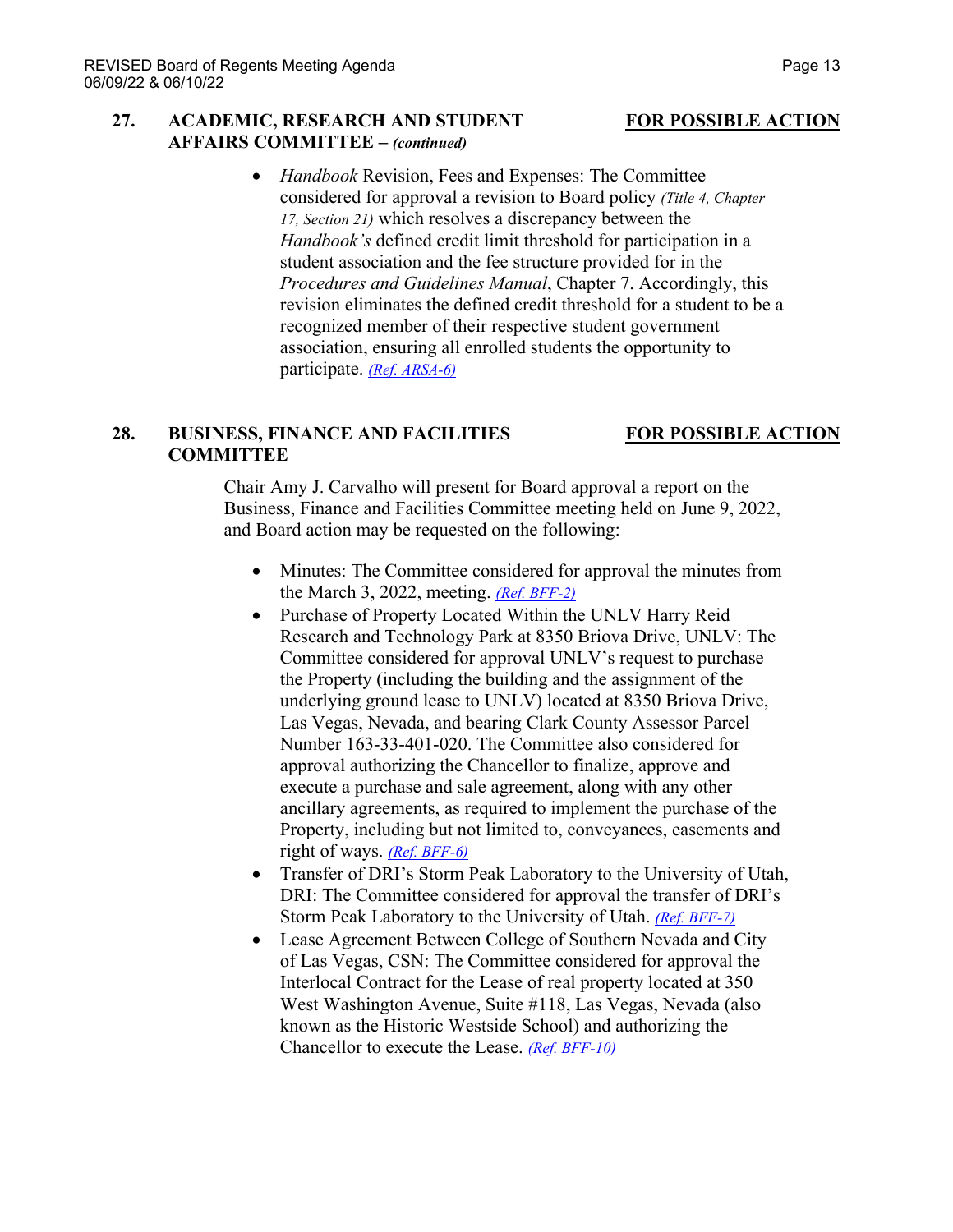### **29. AUDIT, COMPLIANCE AND TITLE IX FOR POSSIBLE ACTION COMMITTEE**

Chair Patrick R. Carter will present for Board approval a report on the Audit, Compliance and Title IX Committee meeting held on June 9, 2022, and Board action may be requested on the following:

- Minutes: The Committee considered for approval the minutes from the March 3, 2022, meeting. *[\(Ref. A-2a\)](https://nshe.nevada.edu/wp-content/uploads/file/BoardOfRegents/Agendas/2022/06-jun-mtgs/ac-refs/A-2a.pdf)*
- Internal Audit Follow-Up Responses: The Committee considered for approval acceptance of the following internal audit follow-up responses:
	- − Internal Audit Department Quality Review, NSHE *[\(Ref. A-2b\)](https://nshe.nevada.edu/wp-content/uploads/file/BoardOfRegents/Agendas/2022/06-jun-mtgs/ac-refs/A-2b.pdf)*
	- − Change in Leadership, UNR *[\(Ref. A-2c\)](https://nshe.nevada.edu/wp-content/uploads/file/BoardOfRegents/Agendas/2022/06-jun-mtgs/ac-refs/A-2c.pdf)*
	- − Hosting, WNC *[\(Ref. A-2d\)](https://nshe.nevada.edu/wp-content/uploads/file/BoardOfRegents/Agendas/2022/06-jun-mtgs/ac-refs/A-2d.pdf)*
- Internal Audit Reports: The Committee considered for approval the following internal audit reports and institutional responses: *[\(Ref. Audit Summary\)](https://nshe.nevada.edu/wp-content/uploads/file/BoardOfRegents/Agendas/2022/06-jun-mtgs/ac-refs/Audit%20Summary.pdf)*
	- − Grants and Contracts, TMCC *[\(Ref. A-4\)](https://nshe.nevada.edu/wp-content/uploads/file/BoardOfRegents/Agendas/2022/06-jun-mtgs/ac-refs/A-4.pdf)*
	- − Disability Resource Center, NSC *[\(Ref. A-5\)](https://nshe.nevada.edu/wp-content/uploads/file/BoardOfRegents/Agendas/2022/06-jun-mtgs/ac-refs/A-5.pdf)*
	- − Social Media, NSHE System Office *[\(Ref. A-6\)](https://nshe.nevada.edu/wp-content/uploads/file/BoardOfRegents/Agendas/2022/06-jun-mtgs/ac-refs/A-6.pdf)*
- Uniform Guidance Single Audit Report, UNLV Medicine, Inc.: The Committee considered for approval the UNLV Medicine, Inc. Uniform Guidance Single Audit Report for the year ended June 30, 2021. *[\(Ref. A-9\)](https://nshe.nevada.edu/wp-content/uploads/file/BoardOfRegents/Agendas/2022/06-jun-mtgs/ac-refs/A-9.pdf)*

### **30. WORKFORCE COMMITTEE FOR POSSIBLE ACTION**

Chair Carol Del Carlo will present for Board approval a report on the Workforce Committee meeting held on June 10, 2022, and Board action may be requested on the following:

• Minutes: The Committee considered for approval the minutes from the December 3, 2021, Community College Committee meeting. *[\(Ref. WF-2\)](https://nshe.nevada.edu/wp-content/uploads/file/BoardOfRegents/Agendas/2022/06-jun-mtgs/wf-refs/WF-2.pdf)*

# **31. INCLUSION, DIVERSITY, EQUITY AND FOR POSSIBLE ACTION ACCESS COMMITTEE**

Chair Laura E. Perkins will present for Board approval a report on the Inclusion, Diversity, Equity and Access Committee meeting held on June 10, 2022, and Board action may be requested on the following:

• Minutes: The Committee considered for approval the minutes from the December 3, 2021, Cultural Diversity Committee meeting. *[\(Ref. IDEA-2\)](https://nshe.nevada.edu/wp-content/uploads/file/BoardOfRegents/Agendas/2022/06-jun-mtgs/idea-refs/IDEA-2.pdf)*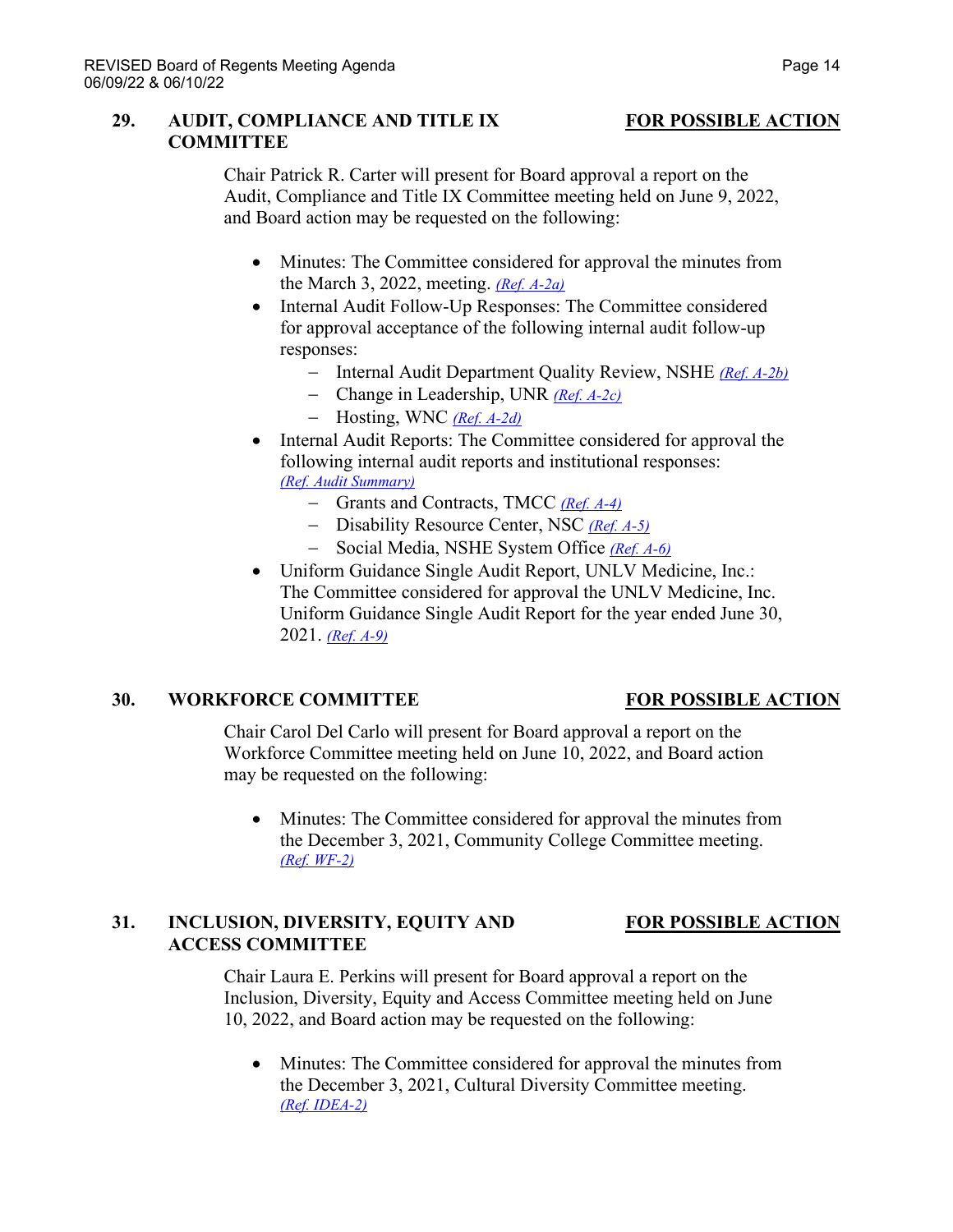### **32. APPOINTMENT, ACTING CHANCELLOR FOR POSSIBLE ACTION**

Pursuant to NSHE Code *(Title 2, Chapter 1, Section 1.5.3)*, when a vacancy occurs in the position of Chancellor, the Chair of the Board shall recommend to the Board the appointment of an acting or interim Chancellor. Prior to making the recommendation, the Chair shall first meet with major constituencies of the NSHE, including presidents and faculty senate chairs, to receive their suggestions and input for the appointment of an acting or interim Chancellor.

Chair Cathy McAdoo will provide an overview of the meetings and conversations held to receive input and suggestions concerning the appointment of an acting or interim Chancellor. Chair McAdoo will recommend for consideration and approval by the Board the appointment of Dale A.R. Erquiaga to serve as acting Chancellor of the NSHE. The Board will also consider approval of an Employment Agreement for the acting Chancellor. *[\(Refs. BOR-32a](https://nshe.nevada.edu/wp-content/uploads/file/BoardOfRegents/Agendas/2022/06-jun-mtgs/bor-refs/BOR-32a.pdf) and [BOR-32b\)](https://nshe.nevada.edu/wp-content/uploads/file/BoardOfRegents/Agendas/2022/06-jun-mtgs/bor-refs/BOR-32b.pdf)*

#### *ESTIMATED TIME: 15 mins.*

### **33. NEW BUSINESS INFORMATION ONLY**

Items for consideration at future meetings may be suggested. Any discussion of an item under "New Business" is limited to description and clarification of the subject matter of the item, which may include the reasons for the request, and no substantive discussion may occur at this meeting on new business items in accordance with the Nevada Open Meeting Law (NRS 241.010 *et seq*.).

*ESTIMATED TIME: 5 mins.*

### **34. PUBLIC COMMENT INFORMATION ONLY**

Public comment will be taken during this agenda item. No action may be taken on a matter raised under this item until the matter is included on an agenda as an item on which action may be taken. Comments will be limited to two minutes per person. Persons making comment are asked to begin by stating their name for the record and to spell their last name. The Board Chair may elect to allow additional public comment on a specific agenda item when that agenda item is being considered.

In accordance with Attorney General Opinion No. 00-047, as restated in the Attorney General's Open Meeting Law Manual, the Board Chair may prohibit comment if the content of that comment is a topic that is not relevant to, or within the authority of, the Board of Regents, or if the content is willfully disruptive of the meeting by being irrelevant, repetitious, slanderous, offensive, inflammatory, irrational or amounting to personal attacks or interfering with the rights of other speakers.

*ESTIMATED TIME: 10 mins.*